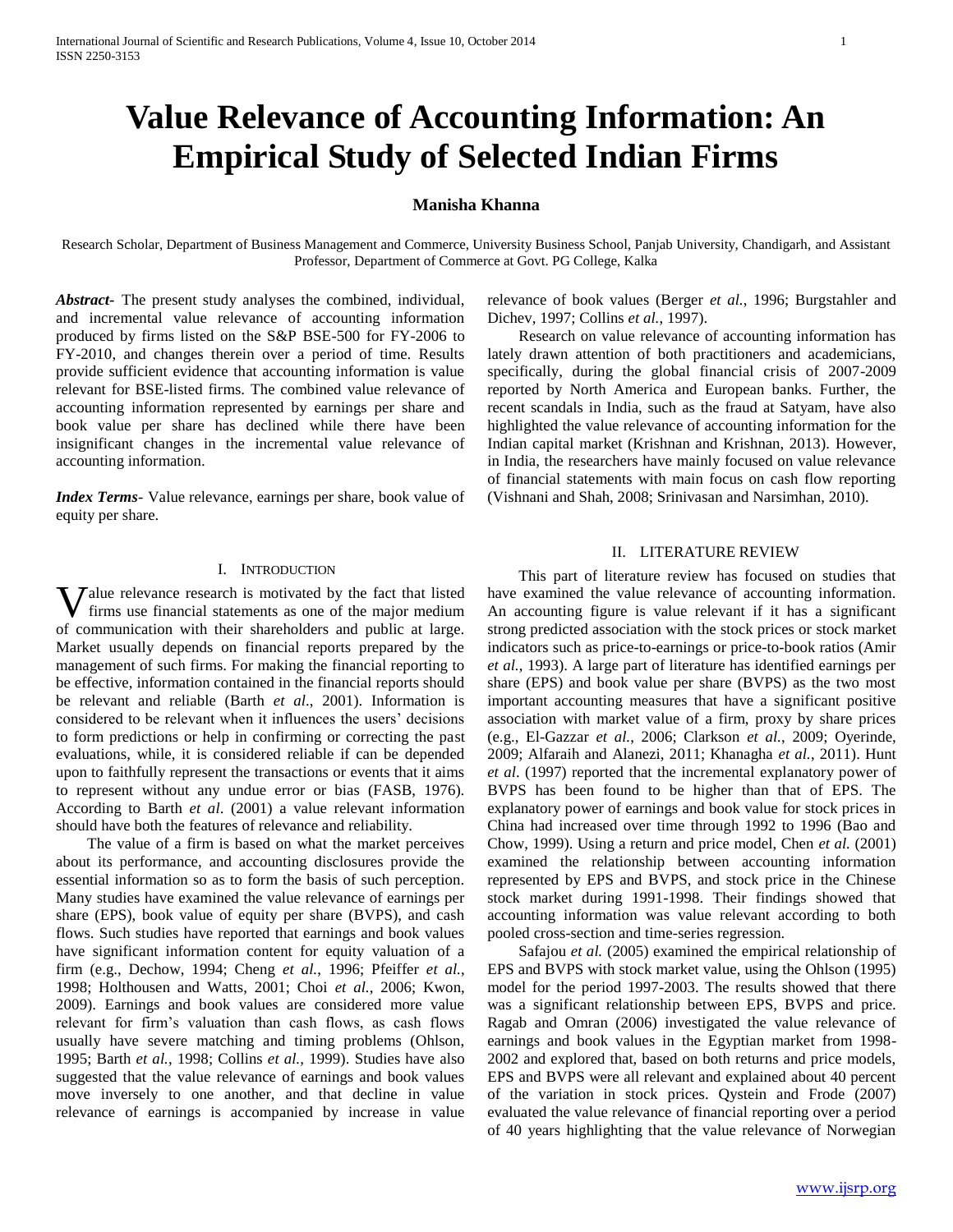GAAP was non-declining throughout 1965-2004. Chandra and Ro (2008) found that the combined value relevance of earnings and revenues had stayed constant and that the value relevance of earnings had declined while the impact of revenues on price had not decreased. Pourheydari *et al.* (2008) compared the value relevance of book value and dividends versus book value and reported earnings in the Tehran Stock Exchange from 1996- 2004. The results indicated that there was a positive relationship of dividends, book value, and earnings with stock market value. Dung (2010) tested the value relevance of financial statement information on the Vietnamese stock market. Results showed that the value relevance of accounting information was statistically meaningful, though somewhat weaker than in other developed and emerging markets. Filip (2010) investigated the impact of the mandatory IFRS adoption in Romania to show an increase in the value relevance of earnings post IFRS implementation.

 Some studies have examined the value relevance of earnings and book values for voluntary early adopters of the International Accounting Standards (IASs). Bartov *et al.* (2005) examined the effect of adoption of IASs for their sample of 37 German companies using a linear pricing model. They employed a prepost design and found an increase in the value relevance of earnings on switching from the German GAAP to IASs. Hung and Subramanyam (2007) explored the value relevance of restatement differences for 80 voluntary (early) IASs adopters in Germany. They found that the combined value relevance of EPS and BVPS decreased after switch to the IASs. Barth *et al.* (2008), used a pre-post design for a sample of 319 firms that voluntarily adopted IASs between 1994-2003, found that the  $R^2$  for the price level model increased from 28 percent to 40 percent in the adoption year relative to the pre-adoption year for the IASs adopters.

#### III. OBJECTIVES OF THE STUDY

 - To determine the value relevance of accounting information represented by earnings and book values,

 - To examine the changes in the value relevance of accounting information over a period of time.

#### IV. RESEARCH METHODOLOGY

 The S&P BSE-500 Index constitutes the population for the present analysis. The study has been carried out for the financial years April 01, 2006 to March 31, 2011. Companies in the banking, insurance, finance industry, and central public sector enterprises (CPSEs) were eliminated due to their unique industry regulations. Finally, companies with missing data over the study period and financial year ending other than the fiscal year (April 01 - March 31) of a particular year were excluded from the analysis. These sample selection criteria resulted in a final sample of 241 firms with 1,205 firm-year observations over the five year study period for assessing the value relevance of accounting information.

 The data required for the study relates to the stock price and financial reporting information, which has been obtained from the corporate database (PROWESS) maintained by the Center for Monitoring the Indian Economy (CMIE), annual reports of the companies, and the website of the BSE (http:/[/www.bseindia.com\)](http://www.bseindia.com/), and Moneycontrol [\(http://www.moneycontrol.com\)](http://www.moneycontrol.com/). In order to examine the value relevance of accounting information, the measurement approach of value relevance has been used. According to this approach, value relevance of financial statements is measured by their ability to capture or summarize the information that has affected stock price summaries which makes them relevant in equity valuation. The Ohlson (1995) Price Valuation Model has been used in the present study to determine the value relevance of accounting information. This model expresses market price per share (*MP*) as a function of both earnings per share (*EPS*) and book value per share (*BVPS*). The following Value Relevance Models have been used to assess the value relevance of accounting information:

**Model 1:**  $MP_{it} = \alpha_0 + \alpha_1 EPS_{it} + \alpha_2 BVPS_{it} + e_{it}$ **Model 2:**  $MP_{it} = \beta_0 + \beta_1 EPS_{it} + e_{it}$ **Model 3:**  $MP_{it} = \gamma_0 + \gamma_1 BVPS_{it} + e_{it}$ where

 $MP_{it}$  = Market price per share of firm *j* in year *t* three months after the balance sheet date

 $EPS<sub>it</sub>$  = Earnings per share based on PAT for firm *j* in year *t*  $BVPS_i$  = Book value of equity per share for firm *j* in year *t*  $e_{it}$  = Error term for firm *j* in year *t* 

# V. RESEARCH HYPOTHESES

 Based on literature review, following research hypotheses have been formulated regarding value relevance of accounting information:

 **H1a:** *There is a positive relationship between market value of a firm represented by share prices and accounting information represented by EPS and BVPS.*

 **H1b:** *The incremental and combined value relevance of accounting information changes over a period of time.*

# VI. ANALYSIS AND RESULTS

# **6.1 Descriptive Statistics**

 Descriptive statistics were generated for the sample used to test value relevance hypotheses. Table 1 provides descriptive statistics based on the panel cross-sectional times series using the full sample of 1,205 firm-year observations for the dependent and independent variables. The table shows the mean, median, standard deviation, minimum, and maximum for the variables of interest.

**Table 1: Descriptive Statistics (n = 1,205)**

| <b>Variable</b>   | <b>Mean</b> | <b>Median</b> | <b>Standard</b><br><b>Deviation</b> | <b>Minimum</b> | <b>Maximum</b> |
|-------------------|-------------|---------------|-------------------------------------|----------------|----------------|
| $\boldsymbol{MP}$ | 41.051      | 21.067        | 57.402                              | 0.706          | 583.058        |
| <b>EPS</b>        | 2.567       | 1.468         | 4.030                               | $-5.416$       | 76.806         |
| <b>BVPS</b>       | 13.305      | 9.025         | 13.028                              | 0.106          | 93.121         |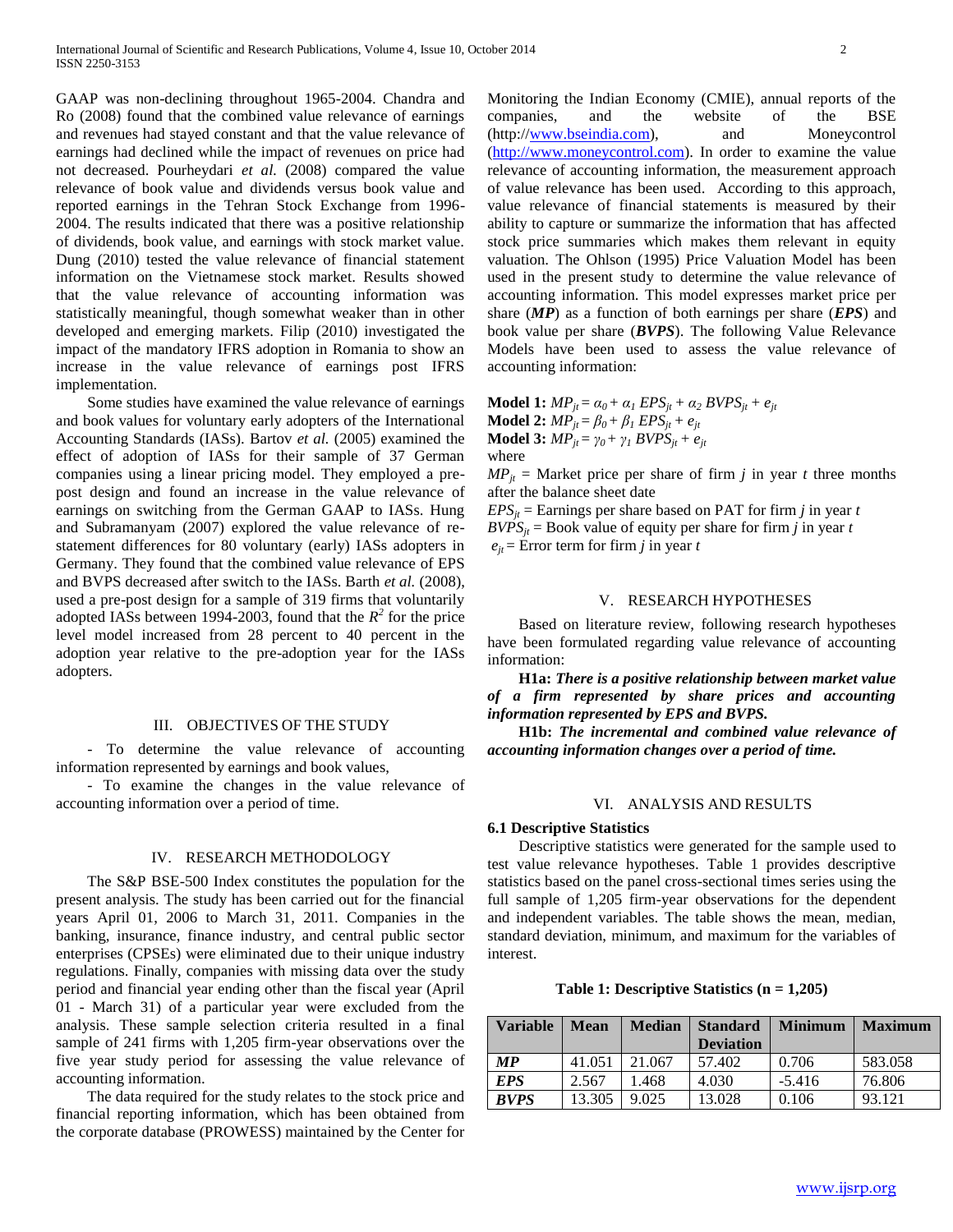**Note:** *MP* is the market price per share of firm *j* in year *t* three months after the balance sheet date. *EPS* is the earnings per share based on PAT for firm *j* in year *t*. *BVPS* is the book value of equity per share for companfirmy *j* in year *t*.

Table 1 shows that *MP* varied significantly, ranging from  $\bar{\tau}$ 0.706 crore to ₹ 583.058 crore with a mean (median) of ₹ 41.051 crore ( $\bar{\xi}$  21.067 crore). The table indicates that the mean (median) *EPS* during the study period is ₹ 2.567 (₹ 1.468 crore), ranging from a loss of ₹ 5.416 crore to ₹ 76.806 crore. The mean (median) *BVPS* is ₹ 13.305 crore (₹ 9.025 crore), ranging from ₹

0.106 crore to ₹ 93.121 crore. Mean *BVPS* is about five times higher than that of *EPS*. The mean values of *MP*, *EPS*, *BVPS*, tended to be higher than their respective median, indicating that the distribution was positively skewed.

# **6.2 Correlation Analysis**

 The correlation is examined to measure the association between the variables. Table 2 shows the Spearman correlation coefficients (above the diagonal) and the Pearson correlation coefficients (below the diagonal) for the panel data.

# **Table 2: Correlation Matrix (n = 1,205)**

| <b>Variable</b> | MP        | <b>EPS</b>  | <b>BVPS</b>   |
|-----------------|-----------|-------------|---------------|
| MP              | .000      | $0.800^{*}$ | 0.612         |
| <b>EPS</b>      | 0.652     | 000.1       | $0.765^\circ$ |
| <b>BVPS</b>     | $0.602**$ | $0.689**$   | 000.1         |

 **Note:** \*\* Correlation is significant at the 0.01 level (two-tailed). \* Correlation is significant at the 0.05 level (two-tailed). *MP*  is the market price per share of firm *j* in year *t* three months after the balance sheet date. *EPS* is the earnings per share based on PAT for firm *j* in year *t*. *BVPS* is the book value of equity per share for firm *j* in year *t*.

 The correlation matrix shows, in line with expectations, a strong positive correlation between *EPS* and *MP* (0.800). The association between *BVPS* and *MP* is also strong and positive (0.612) but less in magnitude than that of *EPS* with *MP*. Similar results are obtained for the Pearson correlation. *EPS* and *BVPS* are also significantly positively correlated with each other.

# **6.3 Multivariate Analysis**

# **6.3.1 Value Relevance of Accounting Information**

 The objectives of the study are to determine the value relevance of accounting information represented by *EPS* and *BVPS*, and changes therein over a period of time. Panel and yearly cross-sectional regressions of value relevance models are determined for this purpose. Yearly cross-sectional regressions help in examining the changes in the combined and incremental value relevance of *EPS* and *BVPS*. Adjusted  $R^2$  is used as the primary indicator of the value relevance of accounting

information. Further, the significant regression coefficients of the independent variables are used as an indicator of value relevance of individual independent variables.

Consistent with past research, Adjusted  $R^2$ <sup>7</sup> obtained from Model 1 yields the result of combined value relevance of accounting information while the Models 2 and 3 have been inserted so as to determine the individual value relevance of *EPS*  and *BVPS*, as measured by their respective Adjusted  $R^2$  s (Collins *et al.*, 1997). The Adjusted  $R^2$ <sup>2</sup> (combined value) relevance of accounting information) has been decomposed into two parts, viz., incremental explanatory power provided by *EPS*  represented by Adjusted  $R^2$ <sub>*EPS*</sub>, and incremental explanatory power provided by *BVPS* represented by Adjusted  $R^2_{BVPS}$ . Table 3 presents the results of Generalised Least Square Random Effect Model for the panel and yearly cross-section regressions of *MP*  on *EPS* and *BVPS* jointly, individually, and incremental value relevance of *EPS* and *BVPS*.

**Table 3: Panel and Yearly Cross-sectional Regressions of** *MP* **on** *EPS* **and** *BVPS*

|                                                             | Model 1: $MP_{it} = \alpha_0 + \alpha_1 EPS_{it} + \alpha_2 BVPS_{it} + e_{it}$<br>Model 2: $MP_{it} = \beta_0 + \beta_1 EPS_{it} + e_{it}$ |                          |                   |       |                    |             |         |                        |                    |             |              |  |  |
|-------------------------------------------------------------|---------------------------------------------------------------------------------------------------------------------------------------------|--------------------------|-------------------|-------|--------------------|-------------|---------|------------------------|--------------------|-------------|--------------|--|--|
| Model 3: $MP_{it} = \gamma_0 + \gamma_1 BVPS_{it} + e_{it}$ |                                                                                                                                             |                          |                   |       |                    |             |         |                        |                    |             |              |  |  |
| Year                                                        | N                                                                                                                                           | $\mathbf{a}_1$           | $\alpha_2$        | Adj.  | $\boldsymbol{F}$   | $\beta_I$   | Adj.    | $\gamma_I$             | Adj.               | Adj.        | Adj.         |  |  |
|                                                             |                                                                                                                                             |                          |                   | $R^2$ | <b>Statistics</b>  |             | $R_2^2$ |                        | $R^2$ <sub>3</sub> | $R^2_{EPS}$ | $R^2_{BVPS}$ |  |  |
|                                                             |                                                                                                                                             |                          |                   | (A)   | ( <i>p</i> -value) |             | (B)     |                        | (C)                | (A)         | <b>(A)</b>   |  |  |
|                                                             |                                                                                                                                             |                          |                   |       |                    |             |         |                        |                    | (C)         | <b>(B)</b>   |  |  |
| 2006-2007                                                   | 241                                                                                                                                         | $13.615***$              | $1.126*$          | 0.611 | 56.06              | $16.384***$ | 0.603   | $4.606***$             | 0.458              | 0.153       | 0.008        |  |  |
|                                                             |                                                                                                                                             | (4.83)                   | (1.92)            |       | (0.000)            | (8.57)      |         | (9.59)                 |                    |             |              |  |  |
| 2007-2008                                                   | 241                                                                                                                                         | $5.240***$               | $1.392***$        | 0.593 | 60.13              | 8.466***    | 0.556   | $2.932***$             | 0.526              | 0.067       | 0.037        |  |  |
|                                                             |                                                                                                                                             | (4.82)                   | (3.53)            |       | (0.000)            | (9.30)      |         | (10.95)                |                    |             |              |  |  |
| 2008-2009                                                   | 241                                                                                                                                         | 12.409                   | 0.634             | 0.614 | 61.27              | 14.022      | 0.604   | 2.652                  | 0.336              | 0.278       | 0.010        |  |  |
|                                                             |                                                                                                                                             | (7.35)                   | (2.47)            |       | (0.000)            | (9.78)      |         | (9.65)                 |                    |             |              |  |  |
| 2009-2010                                                   | 241                                                                                                                                         | $10.206$ <sup>****</sup> | $0.540^{\degree}$ | 0.532 | 37.91              | 12.256      | 0.526   | $2.368$ <sup>***</sup> | 0.416              | 0.116       | 0.006        |  |  |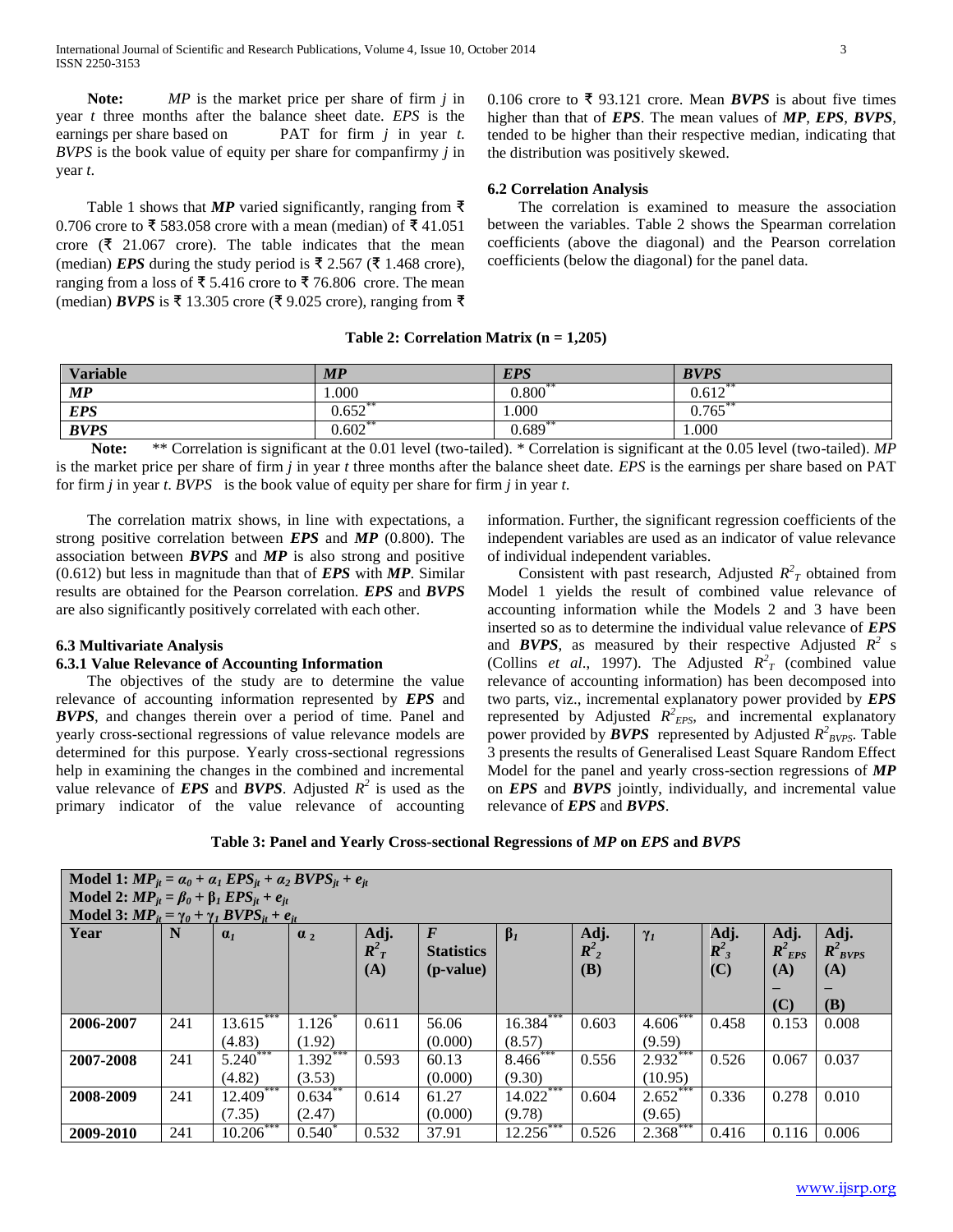|               |      | (4.48)     | (1.28)               |         | (0.000) | (8.56)     |         | (9.21)  |         |       |       |
|---------------|------|------------|----------------------|---------|---------|------------|---------|---------|---------|-------|-------|
| 2010-2011     | 241  | $2.287***$ | $1.520***$           | 0.383   | 29.31   | $4.621$ ** | 0.248   | 1.997   | 0.341   | 0.042 | 0.135 |
|               |      | (1.43)     | (4.65)               |         | (0.000) | (2.09)     |         | (7.91)  |         |       |       |
| Panel         | .205 | 5.855      | $1.124$ <sup>*</sup> | 0.470   |         | 7.768      | 0.426   | 2.426   | 0.362   | 0.108 | 0.044 |
|               |      | (2.31)     | (2.60)               |         |         | (3.26)     |         | (10.03) |         |       |       |
| Wald $\chi^2$ |      |            |                      | 123.09  |         |            | 10.65   |         | 100.60  |       |       |
|               |      |            |                      | (0.000) |         |            | (0.000) |         | (0.000) |       |       |

Note: \*, \*\*, \*\*\* Significant at 10%, 5%, and 1% (two-tailed) respectively. All regressions are performed with robust standard errors. *t* - statistics based on robust standard errors are reported in parentheses. *MP* is the market price per share of firm *j* in year *t* three months after the balance sheet date. *EPS* is the earnings per share based on PAT for firm *j* in year *t. BVPS* is the book value of equity per share for firm *j* in year *t.*

 As evident, coefficients on *EPS* and *BVPS* are positive and significant at better than the 5 percent level in every year and 1 percent level in most of the years. In general, as the estimated coefficient for *EPS* declines from one year to the next, the estimated coefficient for *BVPS* increases, and vice-versa. As can be observed, *EPS* response coefficient declines from 13.615 to 5.240 in 2007-2008 and *BVPS* estimated coefficient increases from 1.126 to 1.392. Similarly, decline in *EPS* estimated coefficient from 10.206 to 2.287 in 2010-2011 is set-off by increase in *BVPS* estimated coefficient from 0.540 to 1.520. The Adjusted  $R^2$  of the yearly cross-sectional regressions of **MP** on *EPS* and *BVPS* ranged from 0.383 in 2010-2011 to 0.614 in 2008-2009. The Adjusted  $R^2$  of the yearly cross-sectional regressions of *MP* on *EPS* ranged from 0.248 in 2010-2011 to 0.604 in 2008-2009 while yearly cross-sectional regressions of *MP* on *BVPS* ranged from 0.336 in 2008-2009 to 0.526 in 2007- 2008.

The Adjusted  $R^2$  for the panel cross-sectional time series regression indicates that *EPS* and *BVPS* jointly explain about 0.470 of the cross-sectional variation in share prices. Overall, the results are significant for the regression coefficient as well as for the regression model (*Wald*  $\chi^2 = 123.09; p < 0.01$ ). The coefficient estimates of *EPS* ( $\beta$  = 5.855;  $p < 0.05$ ) and *BVPS* ( $\beta$  $= 1.124$ ;  $p < 0.01$ ) are significantly positive and consistent with past research (Collins *et al.,* 1997; Ou and Sepe, 2002), thus, confirming the value relevance of *EPS* and *BVPS* for firms in the sample. The significantly positive coefficient estimates for the panel and yearly cross-sectional regressions support the conjecture that both *EPS* and *BVPS* are significantly positively related to share prices. It indicates that a one unit increase in *EPS* is expected to generate 5.855 times unit increase in *MP*, while a unit increase in *BVPS* is expected to generate a *MP* increase of 1.124 units per share.

 Results of panel data of Value Relevance Model 2 shows that *EPS* individually explains about 0.426 of the variation in *MP* (*Wald*  $\chi^2 = 10.65$ ;  $p < 0.01$ ). The coefficient on *EPS* ( $\beta =$ 7.768;  $p < 0.01$ ) is positive and significant at 1 percent level. Results of panel data of Value Relevance Model 3 reveal that *BVPS* individually explains about 0.362 of the variation in *MP*. The coefficient on *BVPS* ( $\beta$  = 2.426; *p* < 0.01) is also positive and significant at 1 percent level (*Wald*  $\chi^2$  = 100.60; *p* < 0.01). It is also evident that the incremental value relevance of *EPS* (Adjusted  $R^2_{EPS}$ ) is about 2.454 times more in magnitude than the incremental value relevance of *BVPS* (Adjusted  $R^2_{BVPS}$ ), i.e., 0.108 vs. 0.044. This is visible in results of yearly cross-sectional regressions also. The incremental explanatory power of *EPS*

increases and decreases over time but it always remains greater than the incremental explanatory power of *BVPS* except for the year 2010-2011. In all the years under analysis, magnitude of coefficient on *EPS* is more than the coefficient on *BVPS*. Further, the value for Adjusted  $R^2s$  obtained from Value Relevance Model 2 is more than that of Model 3 except for the year 2010-2011. Overall, these results confirm the findings of Oyerinde (2009) that *EPS* is the single accounting number that is reported most often in media and receives the most attention of investors.

 Thus, the findings based on the price model strongly support **H1a** that *there is a positive relationship between market value of a firm represented by share prices and accounting information represented by EPS and BVPS.* The results for the Value Relevance Model 1 are also consistent with the findings obtained from the developed markets (Collins *et al.*, 1997; Francis and Schipper, 1999; Hellstrom, 2006). For e.g., in the present study, *EPS* and *BVPS* jointly explained 0.470 of the cross-sectional variation in *MP*, which in the Collins *et al.* (1997), a benchmark in the value relevance literature, was 0.540. The yearly cross-sectional regressions of *MP* on *EPS* and *BVPS* in the present study ranges from 0.383 to 0.614, which is also consistent with the findings of Collins *et al*. (1997), which obtained 0.502 percent to 0.754. These results suggest that BSElisted companies have earnings and book values that generally display properties similar to those in developed markets.

 In addition, when comparing the results of present study with those of previous studies in emerging markets, the *EPS* and *BVPS* of BSE-listed companies appear more value relevant. For e.g., Ragab and Omran (2006) revealed that earnings and book values explained about 0.400 of the variations in stock prices during 1998-2002 in the Egyptian equity market, being 0.07 lower than results of present study. Similarly, Bae and Jeong (2007) investigated the value relevance of earnings and book values of the Korean firms during 1987-1998. Their results showed that earnings and book values explained 0.340 of the variations in security prices, which was 0.130 lower than for BSE-listed companies. Results of this study are also comparable with prior value relevance studies in India, which provide support for the value relevance of dividend, and return on net worth.

 In summary, the findings for the price regressions provide convincing evidence that the *EPS* and *BVPS* for the sample of BSE-listed firms reported played an important role in equity valuation for the period 2006-2010. The results confirm with those found in mature capital markets. Interestingly, the results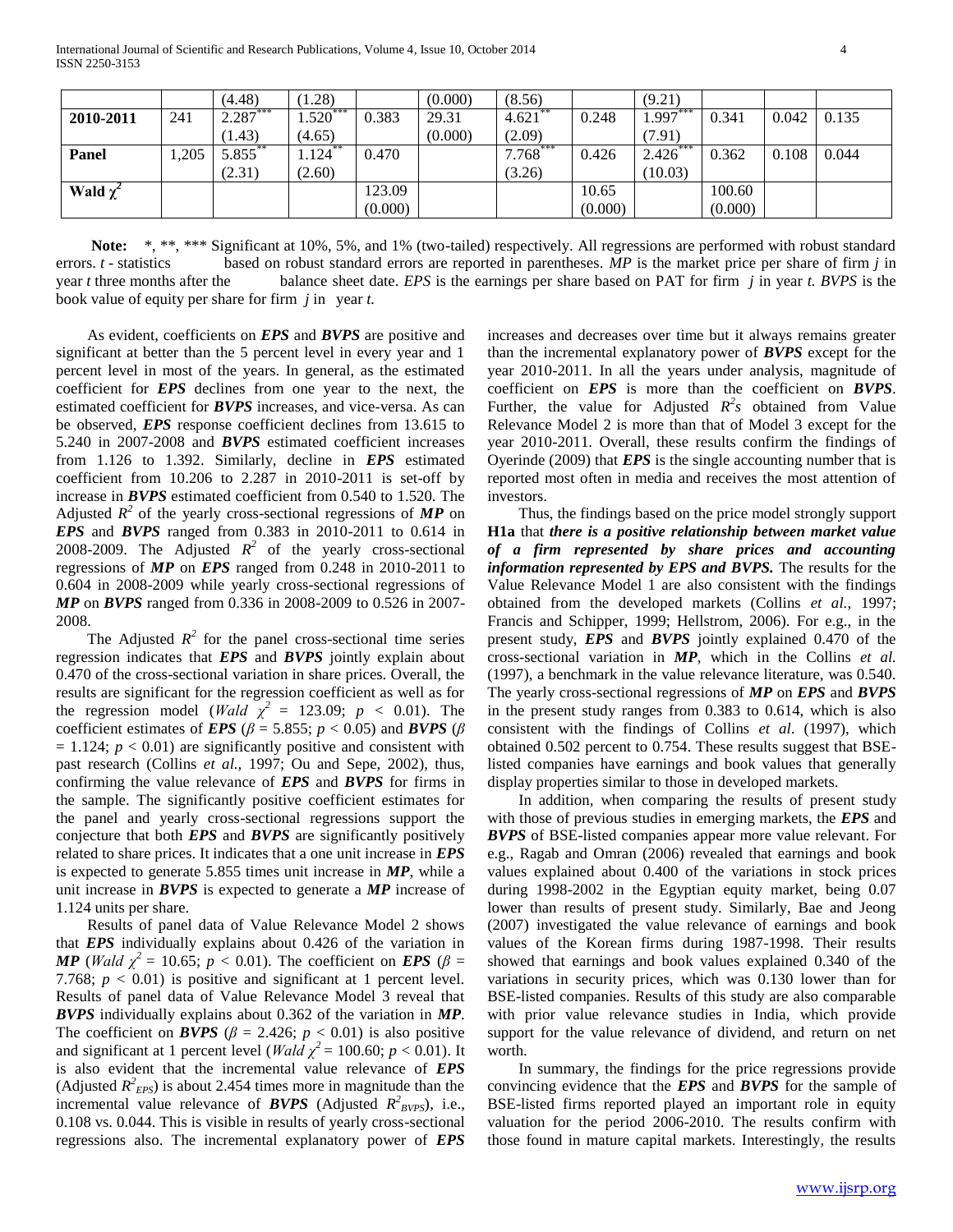show that *EPS* and *BVPS* are more value relevant in India than other emerging markets. The results presented here are also more significant than those found by earlier Indian-based studies on value relevance.

# **6.3.2 Changes in the Combined and Incremental Value Relevance of Accounting Information**

 Studies based on the investigation of changes in the value relevance of earnings and book values have found that the incremental value relevance of EPS has declined over a period of time, but it has been offset by an increased incremental value relevance of BVPS. Thus, overall the combined value relevance of these two accounting measures has not declined (Collins *et al.*, 1997; Francis and Schipper, 1999; Lev and Zarowin, 1999, Jang *et al.*, 2002). In this section, it is determined whether there are

any significant differences across time in the combined or in the relative incremental value relevance of *EPS* and *BVPS*. The Adjusted  $R^2_T$  obtained from Value Relevance Model 1 and incremental value relevance of *EPS* (Adjusted  $R^2_{EPS}$ ) and *BVPS* (Adjusted  $R^2_{BVPS}$ ) were regressed on a time-trend variable (*TIME*). The significant regression coefficient of explanatory variable (*TIME*) has been used as an indicator of change in the combined and incremental value relevance of *EPS* and *BVPS*. The value relevance is expected to have declined (increased) over a period of time if the regression coefficient on *TIME* turn out to be significantly negative (positive). Table 4 presents the results of regressing combined, and incremental *EPS* and *BVPS*  on *TIME*-trend variable.

# Table 4: Regression of the Adjusted  $R^2_{\;\:I}$ , Adjusted  $R^2_{\;\:EPS}$  and Adjusted  $R^2_{\;\:BVPS}$  on a *Time-*trend Variable

| Adj. $R^2_T = \delta_\theta + \delta_I$ TIME + $e_{it}$<br>Adj. $R^2_{EPS} = \theta_0 + \theta_1$ TIME + $e_{it}$<br>$\mathbf{Adj} \cdot \mathbf{R}^2_{BYPS} = \lambda_0 + \lambda_1 \mathbf{TIME} + \mathbf{e}_{it}$ |                       |            |                |           |            |                        |                |            |  |
|-----------------------------------------------------------------------------------------------------------------------------------------------------------------------------------------------------------------------|-----------------------|------------|----------------|-----------|------------|------------------------|----------------|------------|--|
| $\delta_{\theta}$                                                                                                                                                                                                     | $\mathbf{0}_1$        | Adj. $R^2$ | $\mathbf{U}_0$ |           | Adj. $R^2$ | $\mathcal{M}_{\theta}$ | $\mathcal{N}1$ | Adj. $R^2$ |  |
| $0.702***$                                                                                                                                                                                                            | $-0.052$ <sup>*</sup> | 0.707      | 0.183          | $-0.017$  | 0.087      | $-0.028$               | 0.022          | 0.411      |  |
| (12.97)                                                                                                                                                                                                               | $(-2.70)$             |            | (2.55)         | $(-0.97)$ |            | $(-0.81)$              | (1.43)         |            |  |

 **Note**: \*, \*\*, \*\*\* Significant at 10%, 5%, and 1% (two-tailed) respectively. All regressions are performed with robust standard errors. *t*-statistics based on robust standard errors are reported in parentheses.

The results from regressing the Adjusted  $R^2$  values of combined and incremental *EPS* and *BVPS* on a time-trend variable demonstrate that there is a significant decline in the combined  $R^2$  value over the sample period ( $\delta_I$  = - 0.052, *p* < 0.10). However, the coefficients on the *TIME* variable for incremental *EPS* and incremental *BVPS* suggest that there is an insignificant decline in the incremental value relevance of *EPS*  $(\theta_1 = -0.017)$  and an insignificant increase in the incremental value relevance of *BVPS* ( $\lambda_I = 0.022$ ) over the sample period. These results are not in conformity with prior research which has demonstrated a significant decline in the incremental value relevance of earnings, but has been offset by the increased incremental value relevance of book values (Collins *et al.*, 1997; Francis and Schipper, 1999; Lev and Zarowin, 1999, Jang *et al.*, 2002). Thus, these results do not hold **H1b**, i.e., *the incremental and combined value relevance of accounting information changes over a period of time.*

# VII. CONCLUSION

 Consistent with expectations, the findings based on the price regressions provide evidence of the value relevance of *EPS* and *BVPS* for a sample of 1,205 firm-year observations for FY 2006 to FY 2010 BSE-listed firms. The results for the combined price regression are also consistent with the findings obtained from the developed markets. In addition, when comparing the results of present study with those of previous studies in emerging markets, as well India, the *EPS* and *BVPS* of BSE-listed firms appear to be more value relevant. There has been a significant decline in the combined value relevance of accounting information over the

sample period. MP is the primary dependent variable while EPS and BVPS are the two key independent accounting measures used in the study. The study could be extended by including more independent variables like cash flows, dividends, etc., for examining variation in share prices or by conducting pooled analysis.

#### **REFERENCES**

- [1] Alfaraih, M., & Alanezi, F. (2011). The usefulness of earnings and book value for equity valuation to Kuwait Stock Exchange International Business and Economics Research Journal, 10(1), 73-90.
- [2] Amir, E., Harris, T. S., & Venutti, E. K. (1993). A comparison of the value relevance of U.S. versus Non- U.S. GAAP accounting measures using forms 20-F reconciliations. Journal of Accounting Research, 31(7), 230-264.
- [3] Bae, K., & Joeng, S. (2007). The value relevance of earnings and book value, ownership structure, and business group affiliation: Evidence from Korean business groups. Journal of Business Finance & Accounting, 34(5), 740-766.
- [4] Bao, B. H., & Chow, L. (1999). The usefulness of earnings and book values for equity valuation in emerging capital markets: Evidence from listed companies in the People's Republic of China. Journal of International Financial Management and Accounting, 10(2), 85-104.
- [5] Barth, M. E., Beaver, H. W., & Landsman, R. W. (1998). Relative valuation roles of equity, book value and net income as a function of financial health. Journal of Accounting and Economics, 25(3), 1-34.
- [6] Barth, M. E., Beaver, H. W., & Landsman, R. W. (2001). The relevance of the value relevance literature for financial accounting standard setting: another view. Journal of Accounting and Economics, 31(2), 77-104.
- [7] Barth, M., Landsman, W. R., & Lang, M. (2008). International accounting standards and accounting quality. Journal of Accounting Research, 46(2), 467-498.
- [8] Bartov, E., Goldberg, S. R., & Kim, M. (2005). Comparative value relevance among German, U.S., and International Accounting Standards: A